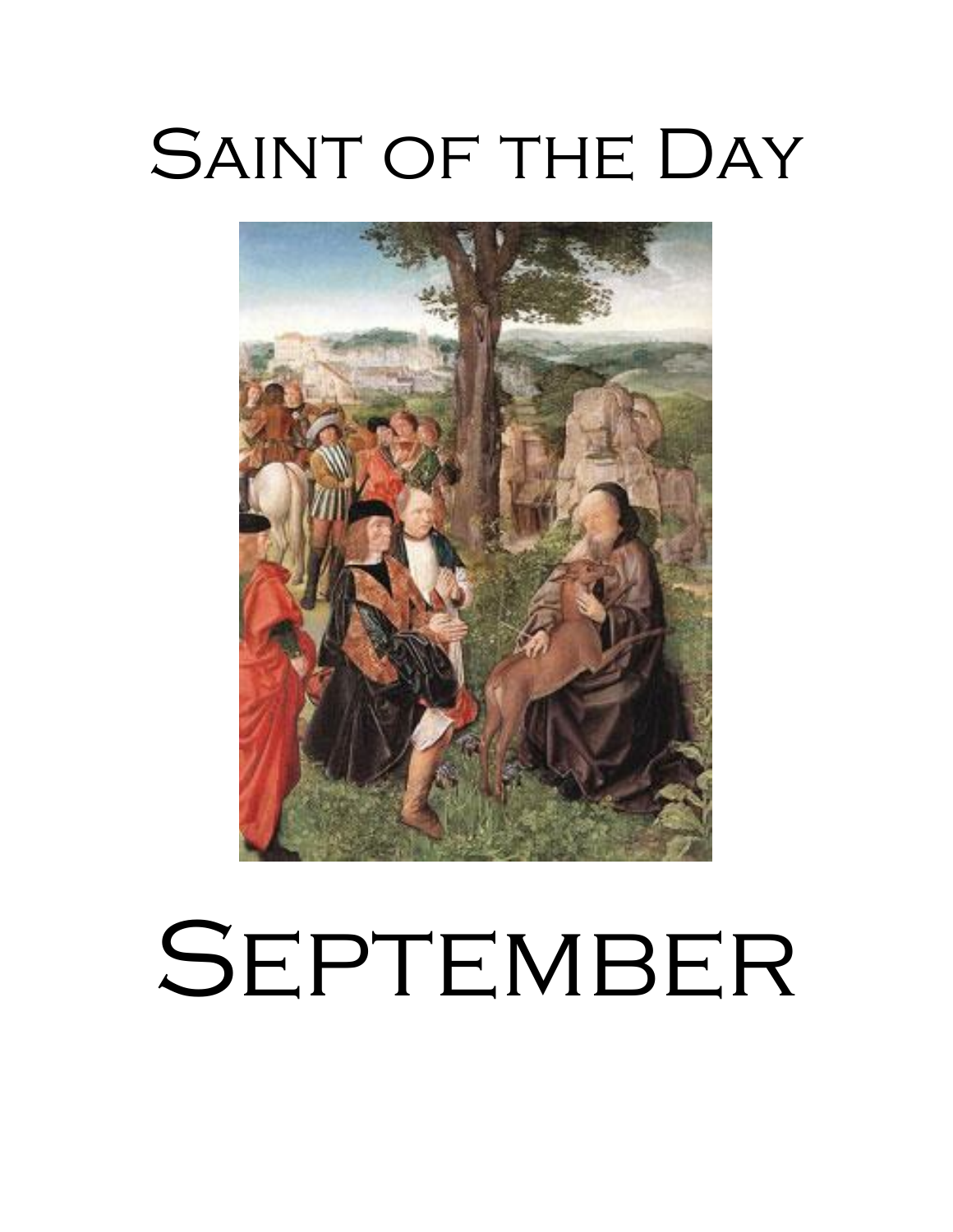## **September 1:** *St. Giles, Abbot*

St. Giles was a pious and learned nobleman in the 7<sup>th</sup> century who left his home to live in the wilderness of France. He was accidentally shot with an arrow by the king's hunters, but survived. He founded a monastery, and the monks there followed the Rule of St. Benedict. He is the patron of the physically disabled.

## **September 2:** *St. Stephen, King of Hungary*

St. Stephen was the first king of Hungary and remains their most popular saint. He was born a pagan and was baptized by St. Adalbert of Prague in 985. When he became king in 997, he set out to establish Hungary as a Christian nation. He founded many hospices for pilgrims near holy sites in Italy and the Middle East. He died on the Feast of the Assumption in 1038.

# **September 3:** *St. Gregory the Great, Pope and Doctor*

Gregory is one of the most important figures in the development of the early Church. Born to a wealthy family in the  $6<sup>th</sup>$  century, Gregory gave up a promising political career to become a monk. He founded six monasteries in Sicily and one in his own home in Rome. He returned to Rome and became abbot of St. Andrew's Monastery, which thrived under his leadership. He was elected Pope in 590. During the fourteen years of his papacy, Gregory reformed the liturgy, laid out guidelines for the duties of bishops, and aided the poor. He also instituted the Stations of the Cross. He is the patron saint of teachers.

# **September 4:** *St. Rose of Viterbo*

St. Rose of Viterbo demonstrated great holiness from the beginning of her short life. Born in 1233 in Verterbo, Italy, Rose began living a life of seclusion and penance at the age of seven. When her health failed, she was cured by the Blessed Virgin Mary. Too poor to enter the Franciscan convent, Rose spent two years preaching penance and was eventually expelled from Viterbo. She died at the age of 17 and was later buried at the same convent that rejected her. Her body remains incorrupt. She is the patron of those in exile.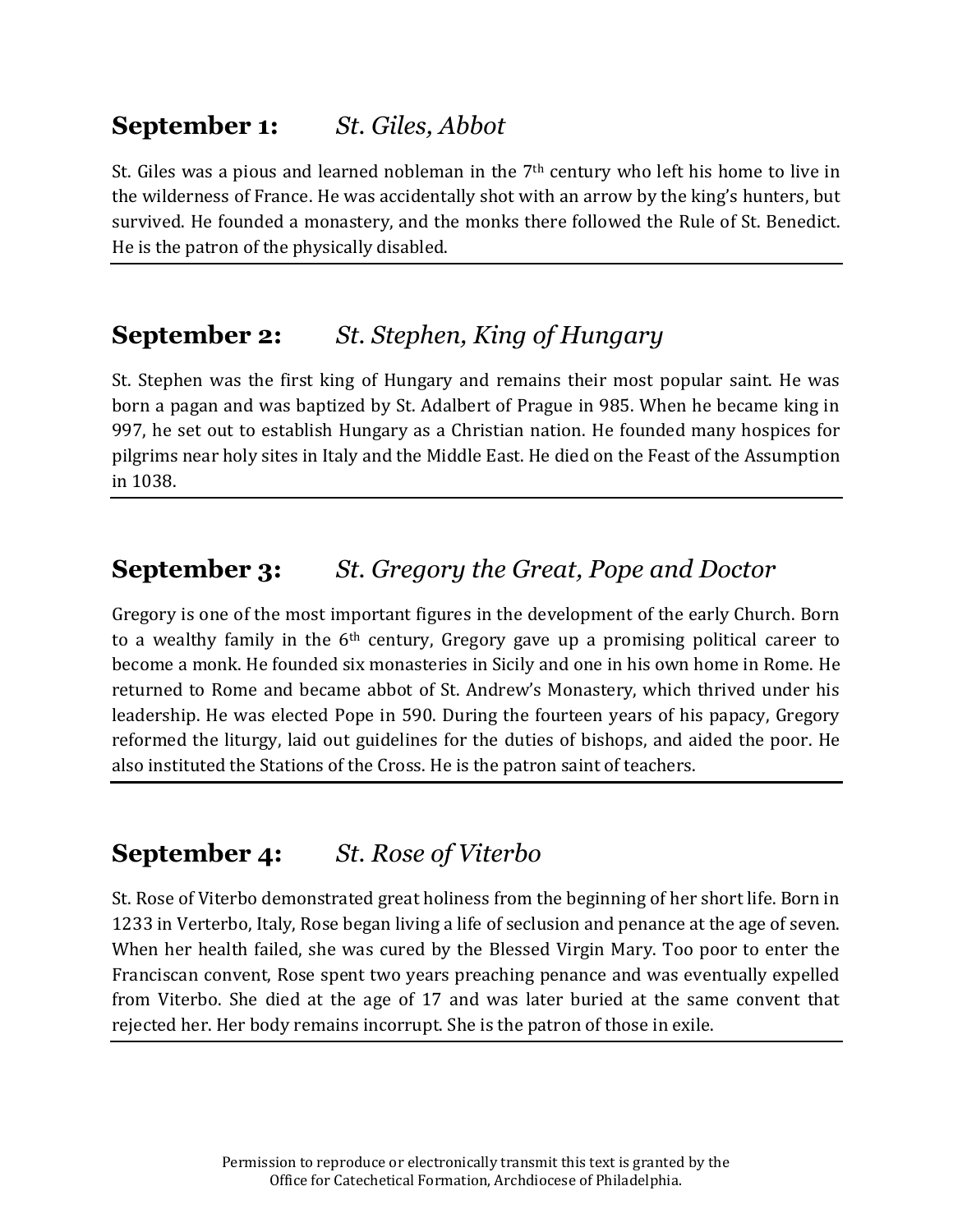## **September 5:** *St. Mother Teresa of Calcutta*

Agnes Gonxka Bojaxhia was born in Yugoslavia on August 27, 1910. Active in her home parish, she felt called to be a missionary. At the age of eighteen, she joined the Sisters of Loretto in Ireland and journeyed to India in 1929. For the next seventeen years, she taught at St. Mary's School for girls in Calcutta. On September 10th, 1946, Mother Teresa received a "call within a call" and she felt a newfound desire to help the poor and bring souls to Jesus. She formed a new religious community, the Missionaries of Charity. They opened a home for the dying and went out into the streets to work with the poorest of the poor in the slums. They cared for them, believing, as Christians, that all people are worthy of love because they have been made in the image and likeness of God. The Missionaries of Charity grew quickly and spread their work to many other countries. Mother Teresa was awarded the Pope John XXIII Peace Prize in 1971 and the Nobel Peace Prize in 1979, as well as many other international accolades. She died on September 5, 1997 and was beatified by St. John Paul II in 2003.

## **September 6:** *St. Eleutherius, Abbot*

A close friend of St. Gregory the Great, St. Eleutherius was a 6th century abbot known for his holy simplicity. St. Gregory the Great was not able to fast on Easter-eve on account of extreme weakness. He engaged this saint to go with him to the Church of St. Andrew. St. Gregory asked St. Eleutherius to offer up his prayers to God for his health, that he might join the faithful in that solemn practice of penance. Eleutherius prayed with many tears, and the Pope, coming out of the church, found that he was enabled to perform the fast as he desired. It is also said that St. Eleutherius raised a dead man to life. Resigning his abbacy, he died in St. Andrew's monastery in Rome about the year 585.

# **September 7:** *St. Cloud*

St. Cloud was born in 522, grandson of Clovis, King of the Franks. When his uncle plotted to kill him and take away his in heritance, he fled to safety and abandoned all his wealth. He never attempted to recover his kingdom. Instead, he was raised by his grandmother, St. Clothide, in Paris. He became a hermit and disciple of St. Severinus of Noricum, and was ordained a priest in 551. Visited by many for counsel and healing, St. Cloud died at the age of thirty-six in 560.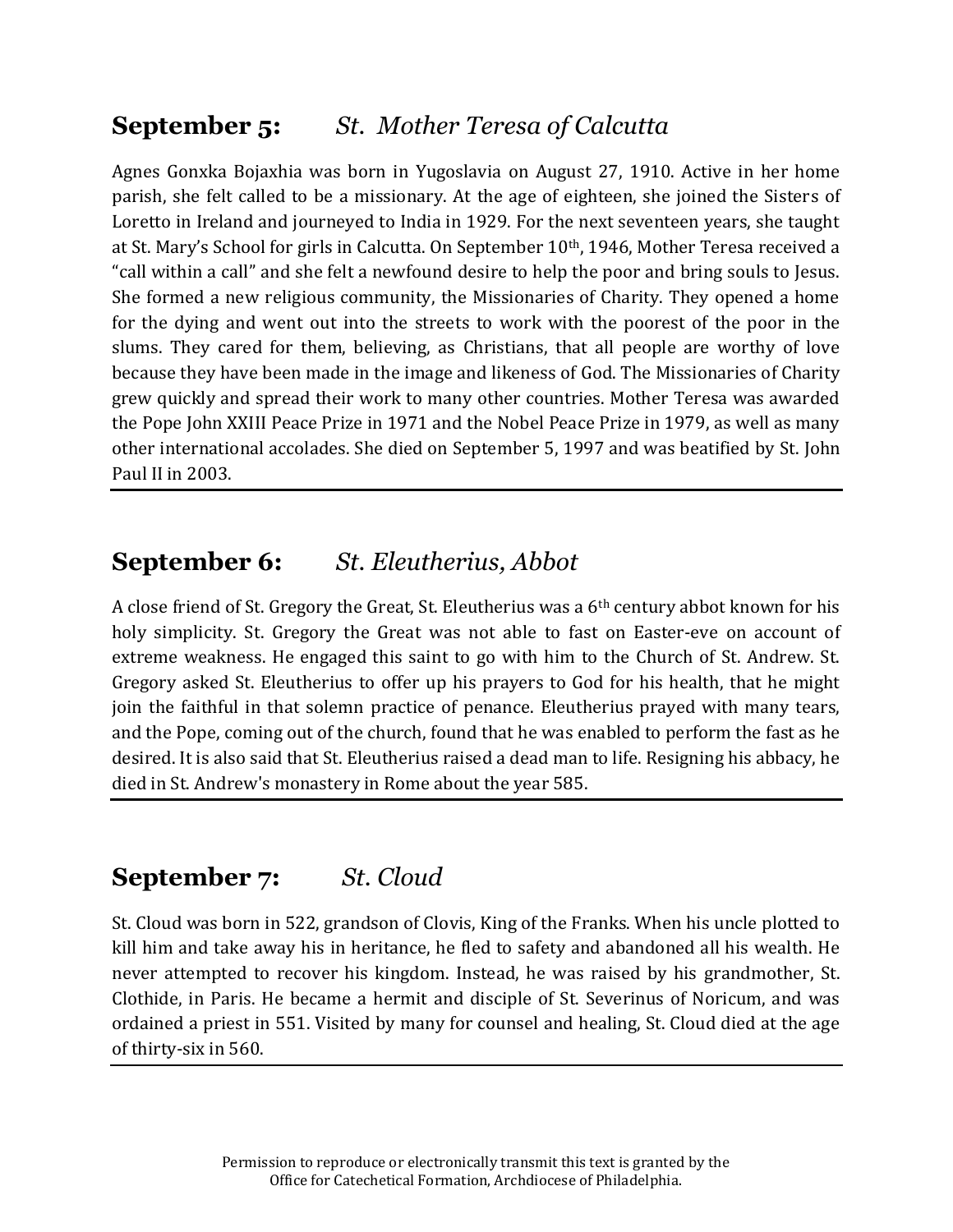## **September 8:** *Feast of the Birth of Mary*

Mary was the daughter of Saints Ann and Joachim. They prayed that God would bless them with a child, and He rewarded their faithfulness with a daughter set apart to be the mother of the Son of God. Because of this, she was conceived and born immaculate and full of grace. We do not know from the Gospels the exact date of Mary's birth. However, Christians have celebrated it on September  $8<sup>th</sup>$  since the  $7<sup>th</sup>$  century. Mary's birth is one of only three celebrated on the liturgical calendar.

# **September 9:** *St. Peter Claver, Priest*

St. Peter Claver was born in Spain in 1580. He entered the Society of Jesus (Jesuits) in 1602. He heard and followed the call to the missions. St. Peter Claver worked in Columbia among the black slaves until his death on September 8, 1654. He is the patron saint of slaves and African missions.

# **September 10:** *St. Nicholas of Tolentino*

Nicholas of Tolentino, patron of holy souls, was an Italian mystic. His parents had been childless for many years but became pregnant after praying at the shrine of St. Nicholas of Myra, after whom they named their son. At the age of eighteen, Nicholas became an Augustinian friar. He had visions of angels telling him to go to the city of Tolentino. He spent the rest of his life there working for peace between two warring factions in the city. Nicholas also had many visions of Purgatory and because of this maintained a special devotion to pray for the recently deceased. When very ill, Nicholas had a vision of the Blessed Virgin Mary and Saints Augustine and Monica. They told him to eat a certain type of bread roll dipped in water. He did this and was immediately cured. This bread became known as Saint Nicholas Bread and is still distributed at his shrine. He died in 1306. At his canonization, Nicholas was credited with three hundred miracles.

#### **September 11:** *St. John Gabriel Perboyre, Priest and Martyr*

Born in France in 1802, St. John Gabriel was raised in a very holy family. Originally sent to the seminary to help his younger brother get adjusted, St. John Gabriel soon realized he had a vocation of his own. In 1818 he joined the Congregation of the Mission, founded by St. Vincent de Paul. He was first a missionary in his home country of France, working to re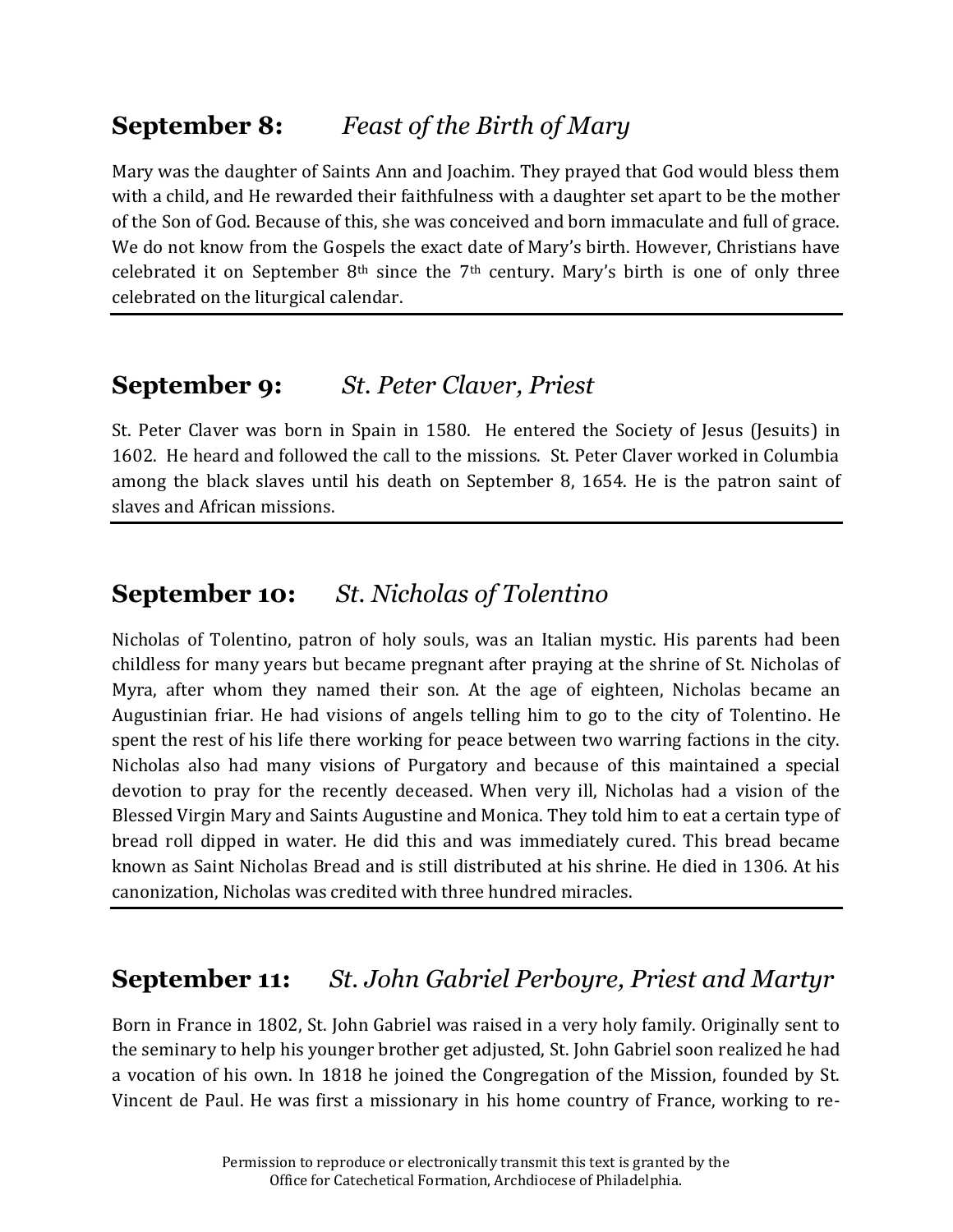evangelize a country torn apart by the French Revolution. In 1835, he was sent to China, a country that new virtually nothing of Jesus Christ. The work there was difficult and dangerous. In 1839, persecution against Christians became widespread and St. John Gabriel was arrested. Dragged from trial to trial, he was repeatedly asked to deny Christ and he repeatedly said, "I would sooner die than deny my faith!" After much suffering, St. John Gabriel Perboyre was martyred on September 11, 1840. He was canonized by St. John Paul II in 1996.

#### **September 12:** *Feast of the Most Holy Name of Mary*

In accordance with Jewish custom, Mary's parents named her several days after her birth and we celebrate this feast after the Feast of the Birth of Mary. We call Mary by many names, including "Morning Star," "Star of the Sea," and "Mother of the Lord." On this day dedicated to the Holy Name of Mary let us repeat that wonderful prayer of Saint Bernard, responding to Pope Benedict XVI's call to "invite everyone to become a trusting child before Mary, even as the Son of God did. Saint Bernard says, and we say with him: 'Look to the star of the sea, call upon Mary… in danger, in distress, in doubt, think of Mary, call upon Mary. May her name never be far from your lips, or far from your heart … If you follow her, you will not stray; if you pray to her, you will not despair; if you turn your thoughts to her, you will not err. If she holds you, you will not fall; if she protects you, you need not fear; if she is your guide, you will not tire; if she is gracious to you, you will surely reach your destination"'(Benedict XVI, address at Heiligenkreuz Abbey, September 9, 2007).

#### **September 13:** *St. John Chrysostom, Priest and Doctor*

St. John, named Chrysostom (golden-mouthed) on account of his eloquence, is known for his beautiful and poetic writings. Born in Antioch in 344, he wished to become a hermit; however, his poor health forced him back to the city where he became a priest in 386. He quickly became popular for his eloquent homilies and insightful moral teaching. He tried to connect Bible stories to people's everyday lives and emphasized the importance of the poor. Speaking out against the extravagances of the rich meant that he made many enemies. He was banished from Constantinople in 403 and spent the remaining four years of his life traveling in exile until his death in 407.

# **September 14:** *Feast of the Triumph of the Cross*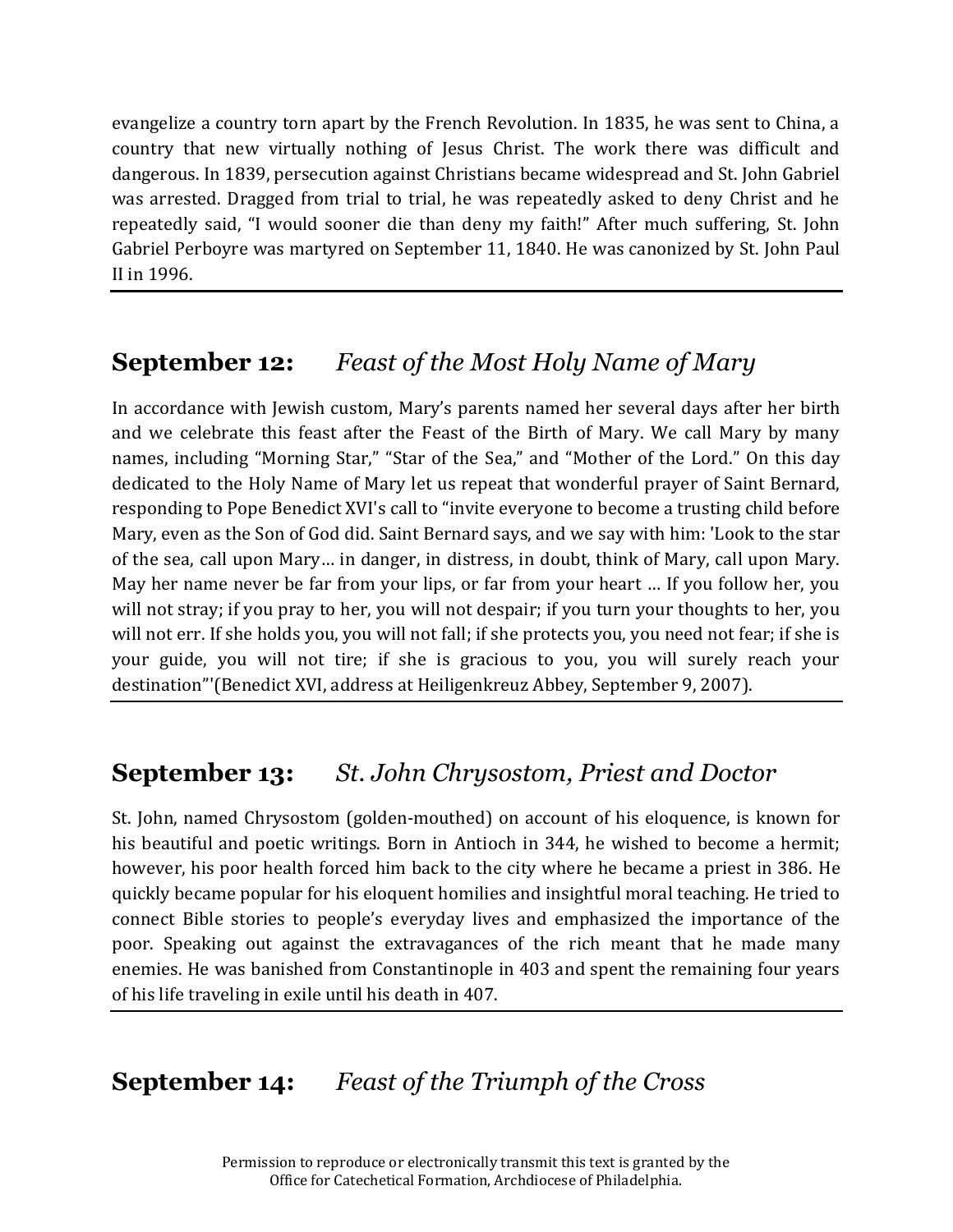This feast commemorates the recovery of the Holy Cross, which had been placed on Mt. Calvary by St. Helena and preserved in Jerusalem. However, Chosroas, King of the Persians, took the Cross. The precious relic was recovered by Emperor Heraclius in 629. On this day, we also celebrate the Cross itself, on which Jesus our Savior was raised. We make the Sign of the Cross before prayer, which helps us to turn our hearts and minds to God and is a special mark of our Christian faith.

## **September 15:** *Memorial of Our Lady of Sorrows*

Today, we remember how Mary, as the mother of Jesus, suffered greatly. There are seven events in particular that we recognize, called the Seven Sorrows. The Sorrows, which are all found in the Gospels, are the prophecy of Simeon (Lk. 2:34-35), the flight into Egypt to escape Herod (Mt. 2:13-21), the loss of Jesus for three days in the Temple (Lk. 2:41-50), meeting Jesus on the road Calvary (Jn. 19:17), the crucifixion and death of Jesus (Jn. 19:18-30), holding Jesus when He was taken down from the cross (Jn. 19:39-40), and Jesus laid in the tomb (Jn. 19:40-42). St. Bernard wrote, "Truly, O Blessed Mother, a sword has pierced your heart…He died in body through a love greater than anyone had known. She died in spirit through a love unlike any other since His." Our Lady of Sorrows, pray for us.

# **September 16:** *St. Cyprian, Bishop and Martyr*

Cyprian was bishop of Carthage and an important Early Christian writer. He was born around the beginning of the 3rd century in North Africa, where he received a classical education. After converting to Christianity, he became a bishop in 249 and eventually died a martyr at Carthage during the Christian persecution of Valerian in 258. His most famous work, "The Unity of the Church," emphasizes the primacy of the Pope.

# **September 17:** *St. Hildegard of Bingen, Doctor*

St. Hildegard was a Benedictine abbess, mystic, writer, composer, and artist who lived during the 12<sup>th</sup> century in what is now Germany. Her parents offered her as an oblate to the Church when she was just eight years old. Through her studies in the convent, she would become one of the most learned women of the time. She wrote on a wide range of subjects, including theology, philosophy, botany, medicine, music, and poetry. She composed O*rdo Virtutum*, now considered to be the earliest example of liturgical drama and the oldest morality play. She corresponded with many important people, such as Pope Eugene III, and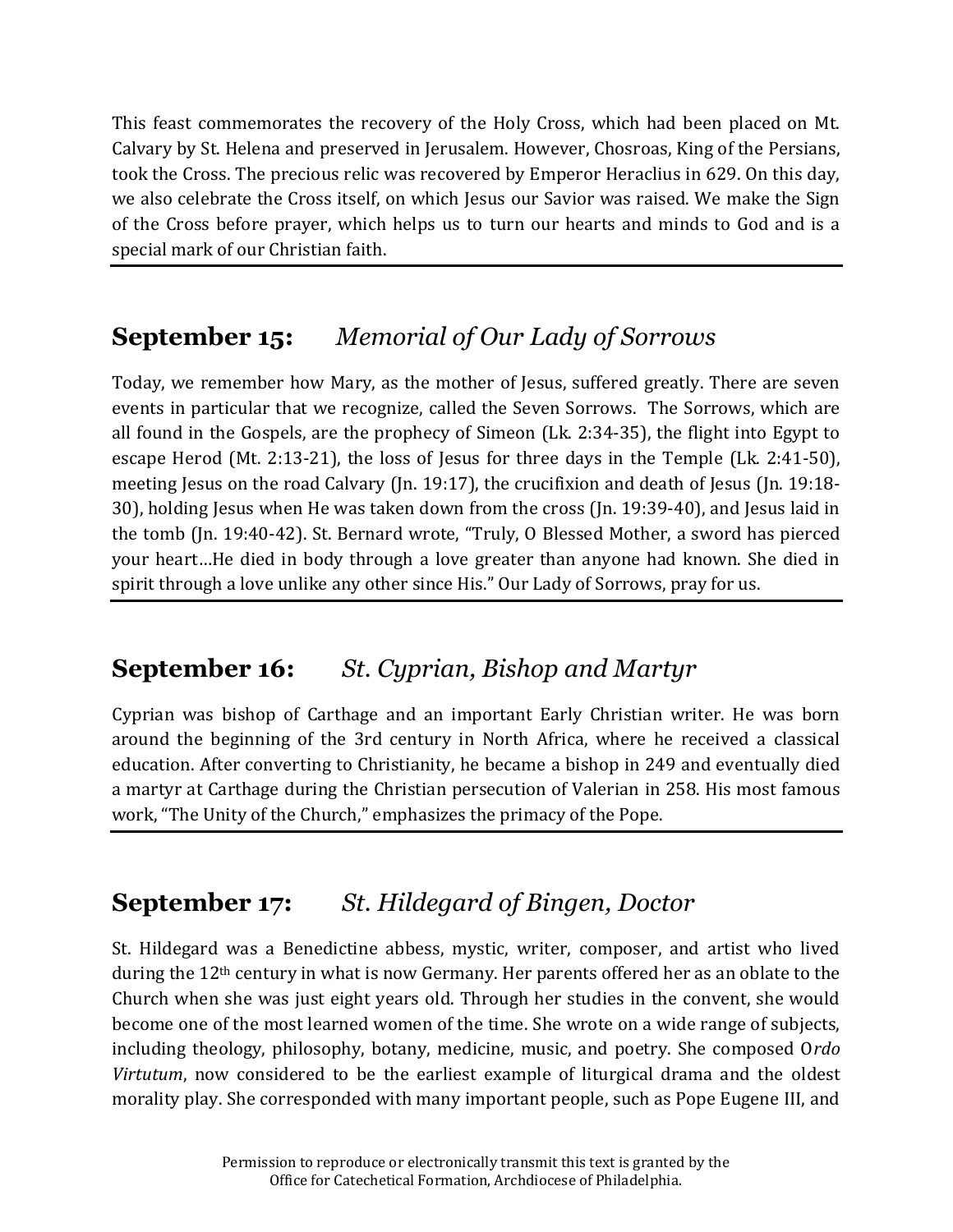St. Bernard of Clairvaux, which was unheard of for a woman at that time. She was never formerly canonized, although long recognized as a saint by the Church. She was officially given the title of "saint" in 2012. Pope Benedict XVI proclaimed her a Doctor of the Church on October 7, 2012, calling her "an authentic teacher of theology and a profound scholar of natural science and music."

# **September 18:** *St. Joseph of Cupertino*

St. Joseph of Cupertino was born near Naples in 1603. He wanted to become a Franciscan at a young age but was rejected because of his difficulty in learning. He studied and worked hard, however, even agreeing to become a lowly stable hand to the monastery. His persistence paid off and he was admitted to the Franciscan Friars Minor, becoming a priest three years later in 1625. From the beginning of his life, he had ecstatic visions whenever God or holy things were referenced. In particular, many witnesses throughout his life saw him levitate during prayers. For this reason, he is the patron of flying and aviation.

#### **September 19:** *St. Januarius, Martyr*

Little is known about the life of St. Januarius. He was martyred during the persecution of Emperor Diocletian around 305. His body was taken to Naples and interred in the Cathedral, while a small amount of his blood was placed in a glass vial and sealed. Today, he is known for the ongoing miracle of the liquefaction of his blood. Usually kept dried in a small bottle, this blood liquefies and bubbles when exposed to the bodily relics of the saint. The Cathedral of Naples continues to celebrate this miracle three times a year, drawing huge crowds of pilgrims.

## **September 20:** *Memorial of St. Andrew Kim Taegon, Priest and Martyr, Paul Chong Hasang, and Companions, Martyrs*

At the beginning of the seventeenth century, through the efforts of several lay persons, the Christian faith reached Korea, where a strong and vital Christian community flourished under lay leadership. During the persecutions of the 1800's, 103 members of the Christian community gave their lives as martyrs. Among the martyrs were bishops and priests, but for the most part they were laity - men and women, married and unmarried, children, young people, and elderly. All suffered greatly for the faith and consecrated the rich beginnings of the Church in Korea with their blood as martyrs.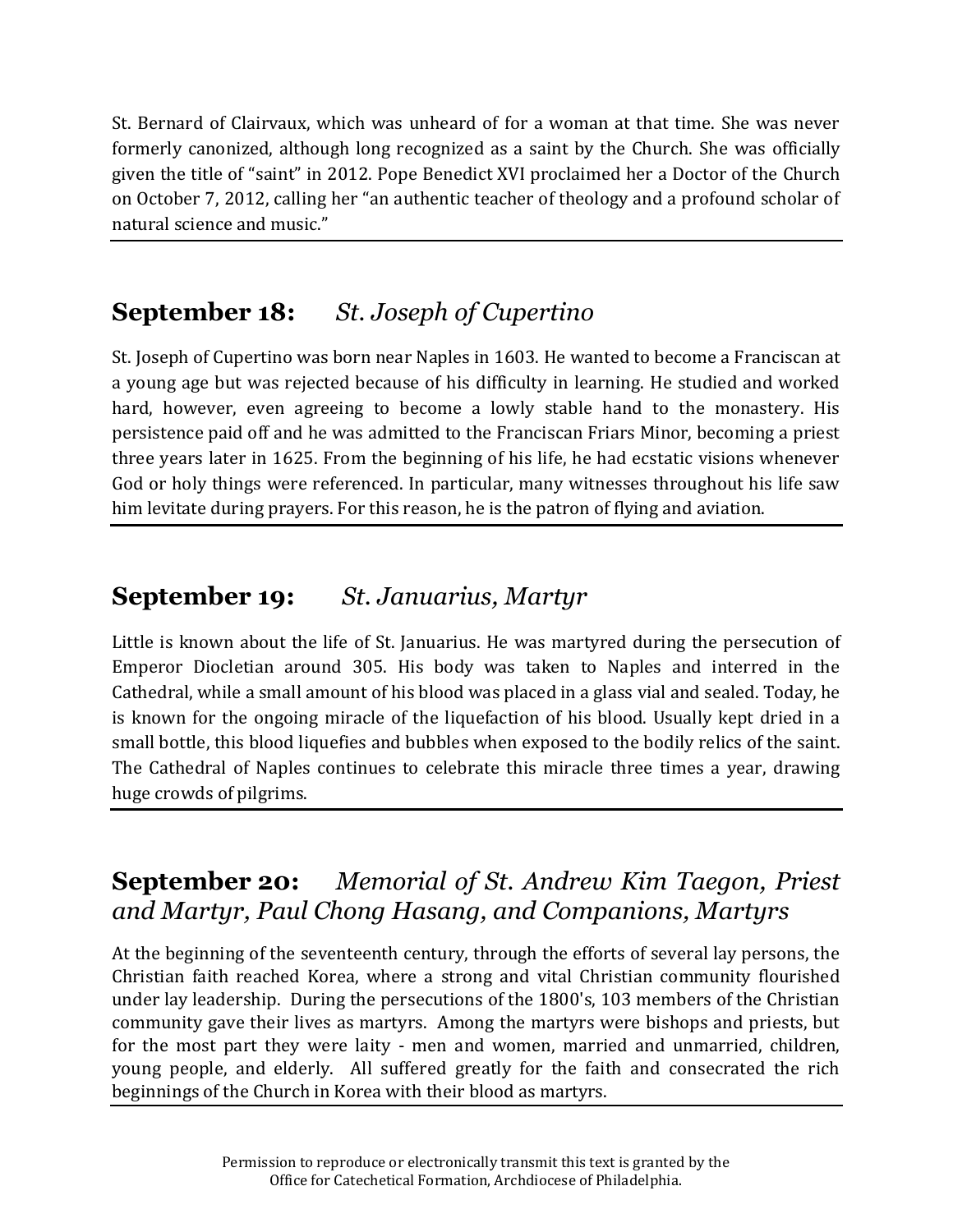#### **September 21:** *St. Matthew, Apostle*

St. Matthew was born in Capernaum and was also known as Levi. Jesus chose him to be one of the twelve apostles. Before his work with Jesus, he was a tax collector and therefore most likely more educated than some of the other apostles. Matthew was a witness to Jesus' death and resurrection. He first preached the Good News that Jesus taught in Judea, and later traveled to other countries. He wrote the Gospel of Matthew, which is the first of the Synoptic Gospels since he likely wrote it fifteen to twenty years after the resurrection of Jesus. Although we do not know for certain how he died, he is believed to be have martyred. In Christian art, St. Matthew is symbolized by an angel.

#### **September 22:** *St. Thomas of Villanova*

St. Thomas of Villanova was a Spanish friar of the Order of Saint Augustine who was a noted preacher, ascetic and religious writer of his day. He became an archbishop who was famous for the extent of his care for the poor of his See. In particular, St. Thomas wanted to help those in need rise out of poverty. He was known for his beautiful sermons and devotion to the Virgin Mary.

#### **September 23:** *St. Pio of Pietreclina (Padre Pio)*

In 1887, Francesco Forgione was born to peasant farmers in the small Italian village of Pietreclina. Drawn to holiness from the beginning, he became a Capuchin novice at the young age of sixteen. He became a priest in 1910 and was then called Padre Pio. In 1918, he received the physical wounds of Christ, known as the stigmata, during prayer before a crucifix. These painful wounds stayed with him until his death and no doctor was ever able to find a natural cause. In addition to the stigmata, Padre Pio had the gift of bilocation and the ability to read the hearts of penitents. He was devoted to hearing confession, often spending twelve hours a day in the confessional. He even heard the confession of a young Polish priest in 1947, Fr. Karol Wojtyla, who later became St. John Paul II. A gifted spiritual director, Padre Pio had five rules for spiritual growth: weekly confession, daily Communion, spiritual reading, meditation, and examination of conscience. He died in 1968.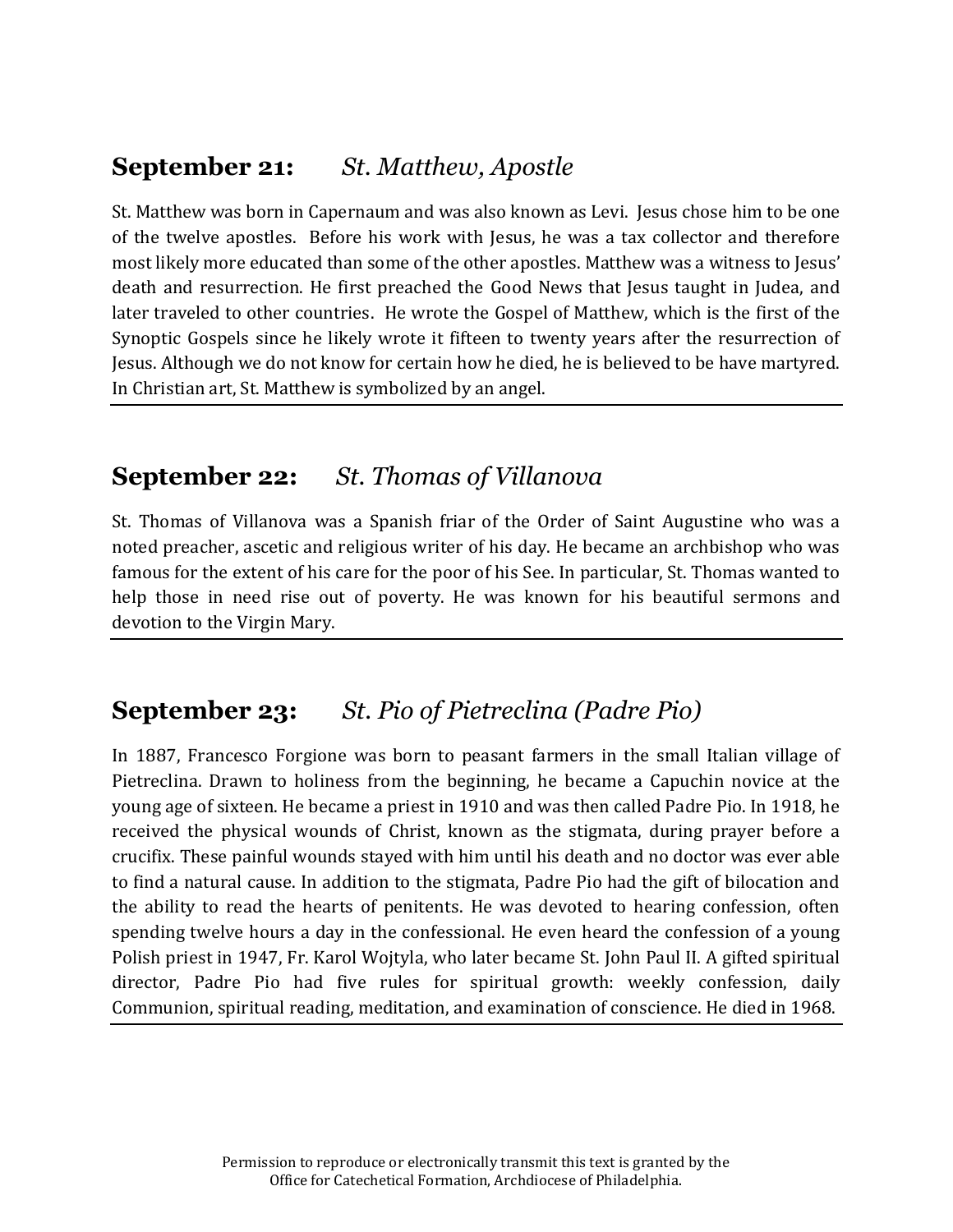## **September 24:** *Martyrs of Chalcedon*

The reign of the Roman Emperor Diocletian, which lasted from 284-305, was a particularly dangerous time for Christians. They were widely persecuted and many lost their lives. Today we remember forty-nine members of a choir in Chalcedon. They were asked to renounce their faith and perform sacrifices to the pagan Roman gods. When they refused, they were martyred in the public arena in 304.

## **September 25:** *Bl. Herman of Reichenau*

Herman of Reichenau, born in 1013, had a severe physical disability (likely cerebral palsy) that left him nearly helpless from birth. He was left in the care of Reichenau Abbey in Switzerland as a child. The monks soon saw that his physical disability had not touched his mind and Herman was given a good education. Known to scholars all over Europe for his intellect, he was fluent in several languages, wrote mathematical treatises and poetry, and built his own musical instruments. Herman wrote two hyms to Our Lady that we still sing today—*Salve Regina* and *Alma Redemptoris Mater*.

#### **September 26:** *Sts. Cosmas and Damian, Martyrs*

St. Cosmas and St. Damian were twin brothers who lived in Turkey in the  $3<sup>rd</sup>$  century, and both were doctors. They devoted their lives to charitably practicing medicine and never accepted payment for their work. By this example of charity, they converted many to Christianity. They were arrested during the Christian persecution under Diocletian. After refusing to deny their faith, they were martyred with their two younger brothers in 283.

#### **September 27:** *Memorial of St. Vincent de Paul, Priest*

Vincent was born in France in 1580. He spent his whole life finding ways to end human misery and suffering. He founded the Vincentian Order of priests and the Sisters of Charity to help the poor and the sick. He gathered funds to buy freedom for more than 1,200 galley slaves from North Africa. He died September 27, 1660 and was canonized in 1737.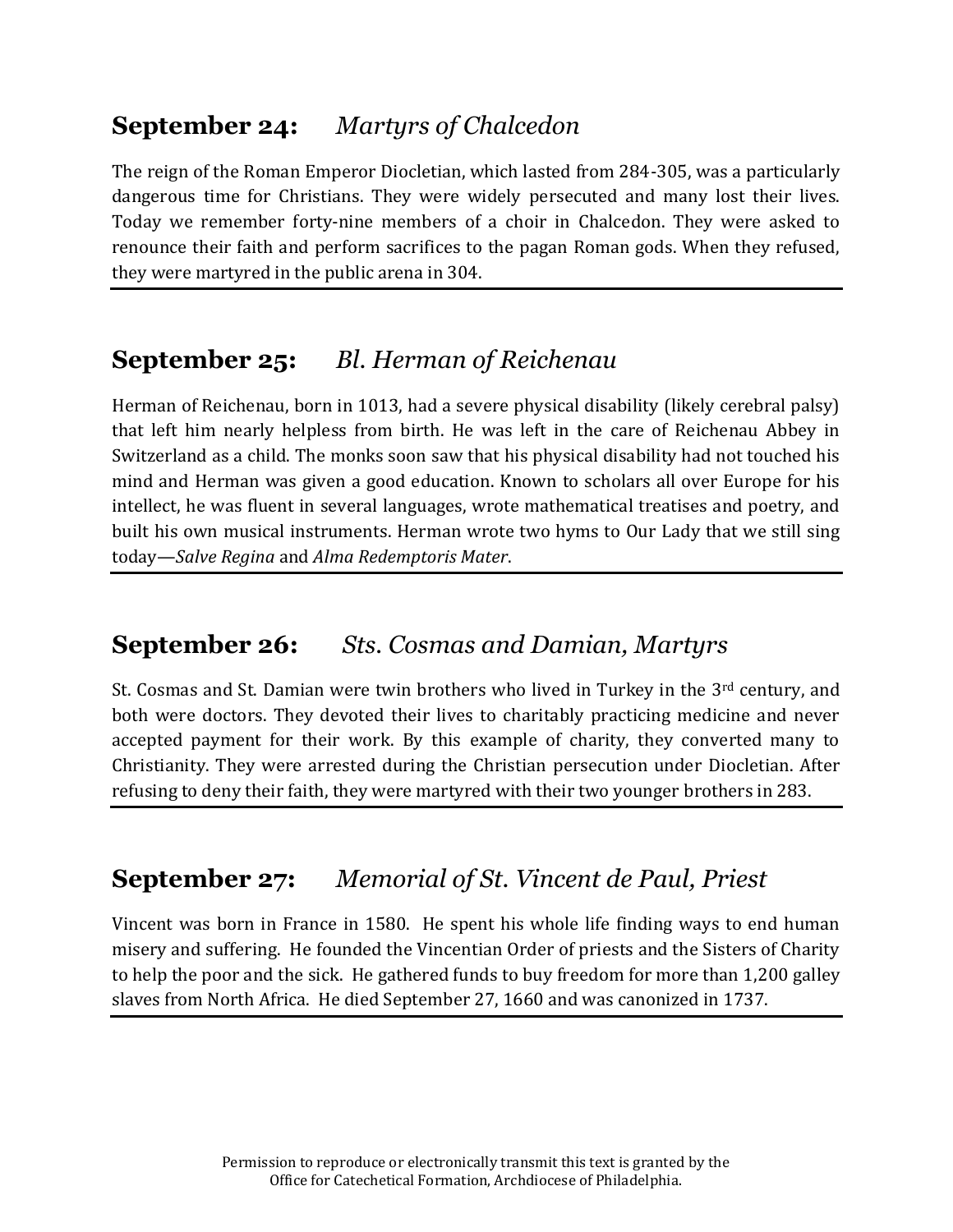## **September 28:** *St. Lorenzo Ruiz and Companions, Martyrs*

Sixteen martyrs shed their blood for love of Jesus Christ during the  $17<sup>th</sup>$  century in the city of Nagasaki, Japan. All of these men and women in various ways spread the Christian faith in the Philippine Islands, Formosa and Japan. Lawrence Ruiz was a Filipino, born to a Catholic family in 1600. He was educated by Dominican friars and worked as a calligrapher. He married a woman named Rosario and had two sons. His life was quiet and peaceful until 1636 when he was falsely accused of killing a man from Spain. He escaped on a ship with some Dominican priests and they sailed to Japan. There, they worked as missionaries but were arrested for being Christians in 1637. After much suffering, they were martyred. St. Lorenzo Ruiz was made the first Filipino saint by St. John Paul II in 1987.

## **September 29:** *Feasts of Saints Michael, Gabriel, and Raphael: Archangels*

The *Book of Revelation* tells how St. Michael defeated Lucifer in a heavenly battle. Michael, an archangel, is often portrayed clothed in armor, wearing sandals, and carrying a sword. The *Book of Daniel* describes him as the heavenly prince who stands guard over God's people.

St. Gabriel is often depicted as someone communicating God's message. In the Bible, he is seen in three events: 1) in the *Book of Daniel* in a vision concerning the Messiah; 2) in the temple with Zachary to announce the birth of John the Baptist, and 3) with Mary to deliver the message that she is to be the Mother of God.

St. Raphael appears in the *Book of Tobit* as a companion on the long journey that young Tobit must make: *"But Raphael said to them: 'No need to fear; you are safe. Thank God now and forever. As for me, when I came to you it was not out of any favor on my part, but because it was God's will. So continue to thank Him every day; praise Him with song.'"* (Tobit 12:17- 18)

#### **September 30:** *Memorial of St. Jerome, Priest and Doctor*

Jerome was a man of extremes. His real name was Eusebius Hieronymus Sophronius. He was born around 345 A.D. in the area of present day Yugoslavia. His Christian family was able to send him to Rome at the age of twelve for a good education. There he excelled in Hebrew, Latin, and Greek. After a period of time in the desert, he was ordained a priest. He spent much time counseling his friends in the spiritual life. Later, Pope Damasas, realizing